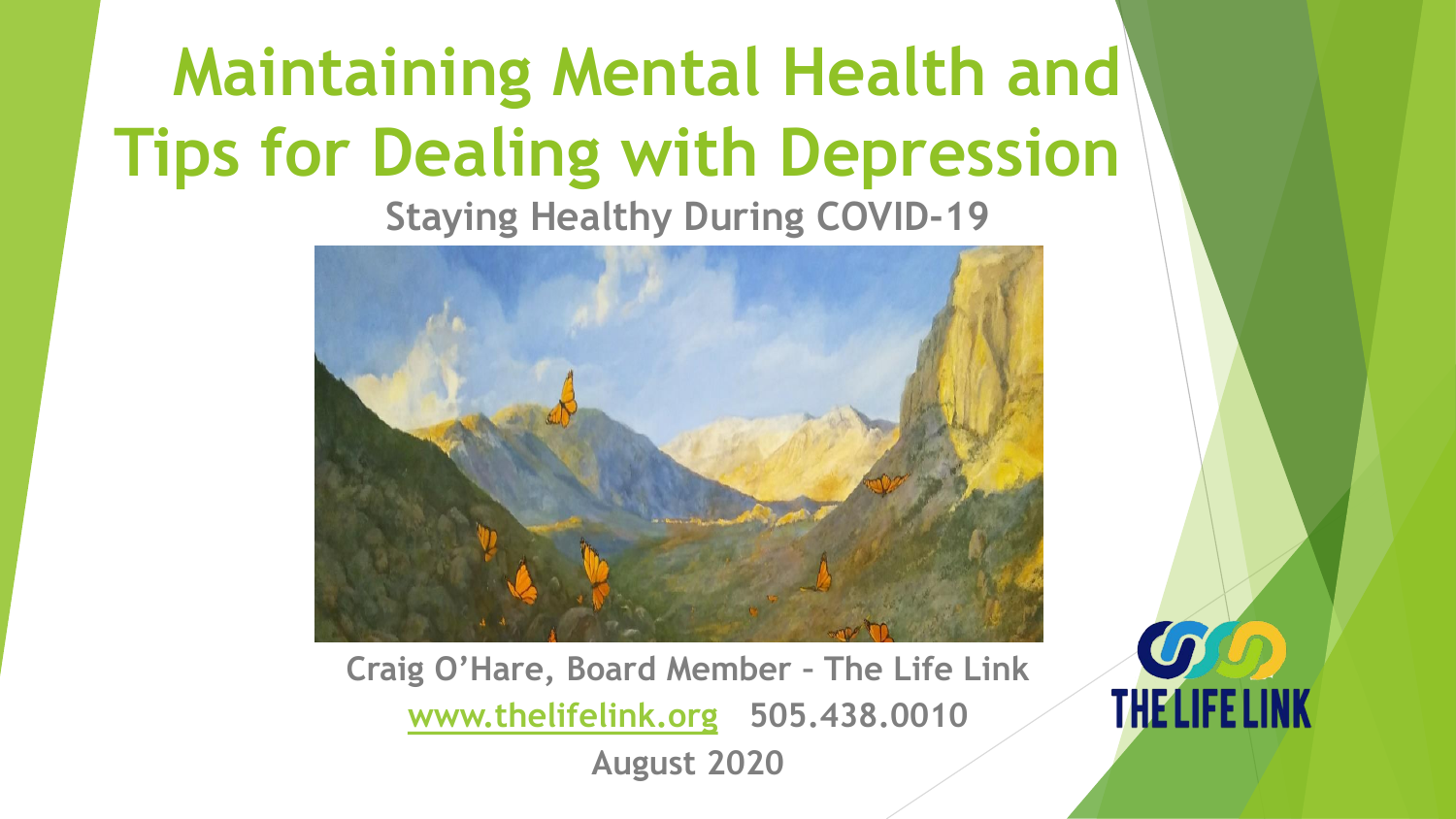### **A little about me….**

**- Retired in 2016 from a career in environmental sustainability for city, county, and state government.**

**- 25-year survivor of periodic bouts of depression.**

**Certified Peer Support Worker: for people in recovery (from mental illness and/or addictions) who work or volunteer in the behavioral health sector.**

**- The Life Link Board Member: a 32-year non-profit providing homeless, mental health, substance use disorder, and victims of human trafficking services to our most disadvantaged.**

**- Member: Santa Fe County Behavioral Health Management Team**

**- Volunteer: "Breaking the Silence" – taking mental health education to middle and high schools.**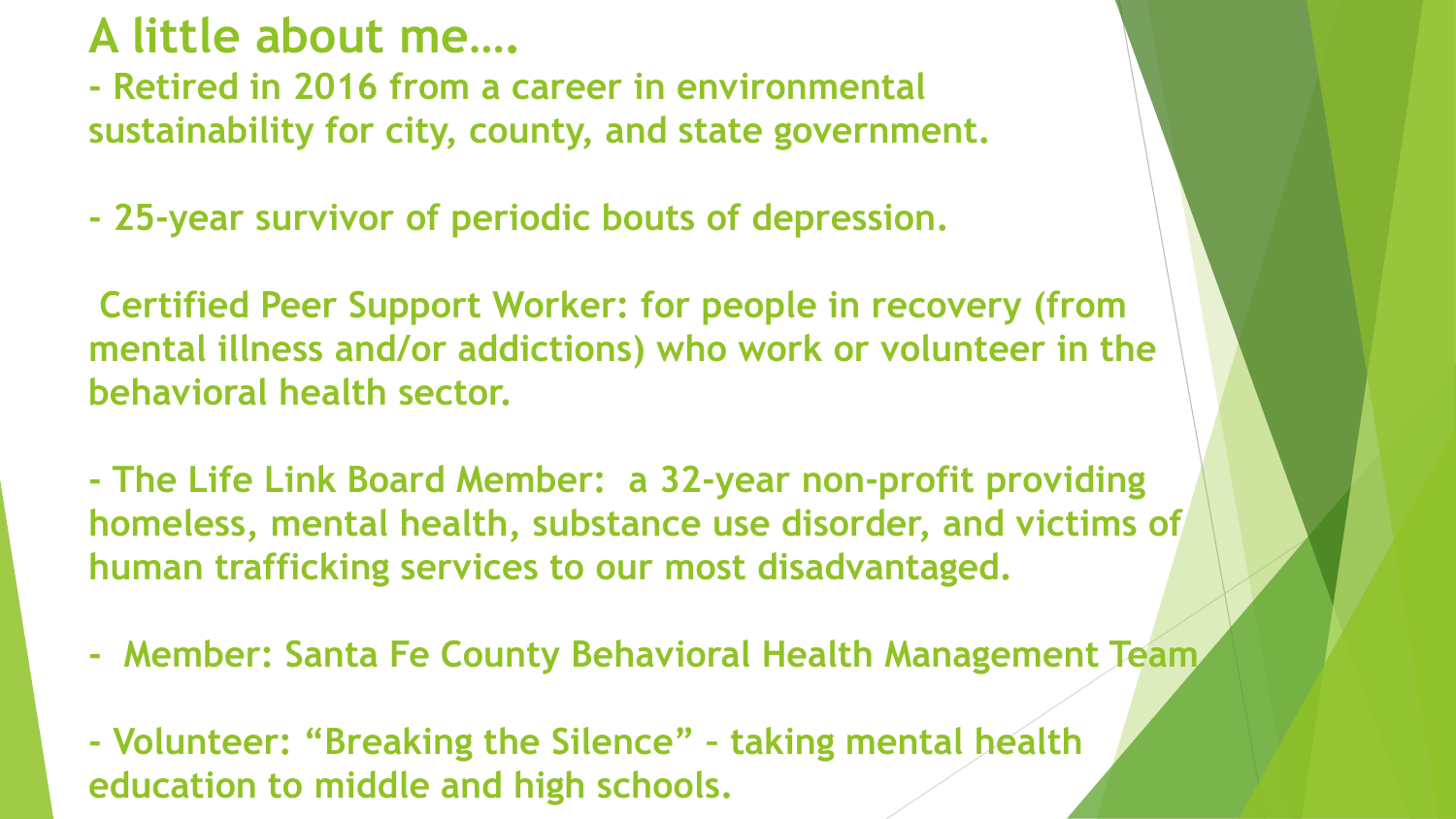**Modified from my** *A Survivor's Guide to Depression* **for those who deal with depression and those who care for them.**

**- Even if you don't deal with depression, you may find these tips helpful in maintaining positive mental health.**

**If you feel you are or may be dealing with a mental illness, like depression, please seek help from a mental health professional.**

**"Take What Works for You and Leave the Rest" – my mantra in life!**

**Alcoholism, Addictions, and Even Moderate Usage – not addressed - Recognize they may compromise your mental health.**

**Stay COVID Compliant! - social distancing. Do what you're comfortable doing. Immune-compromised: extra precautions.**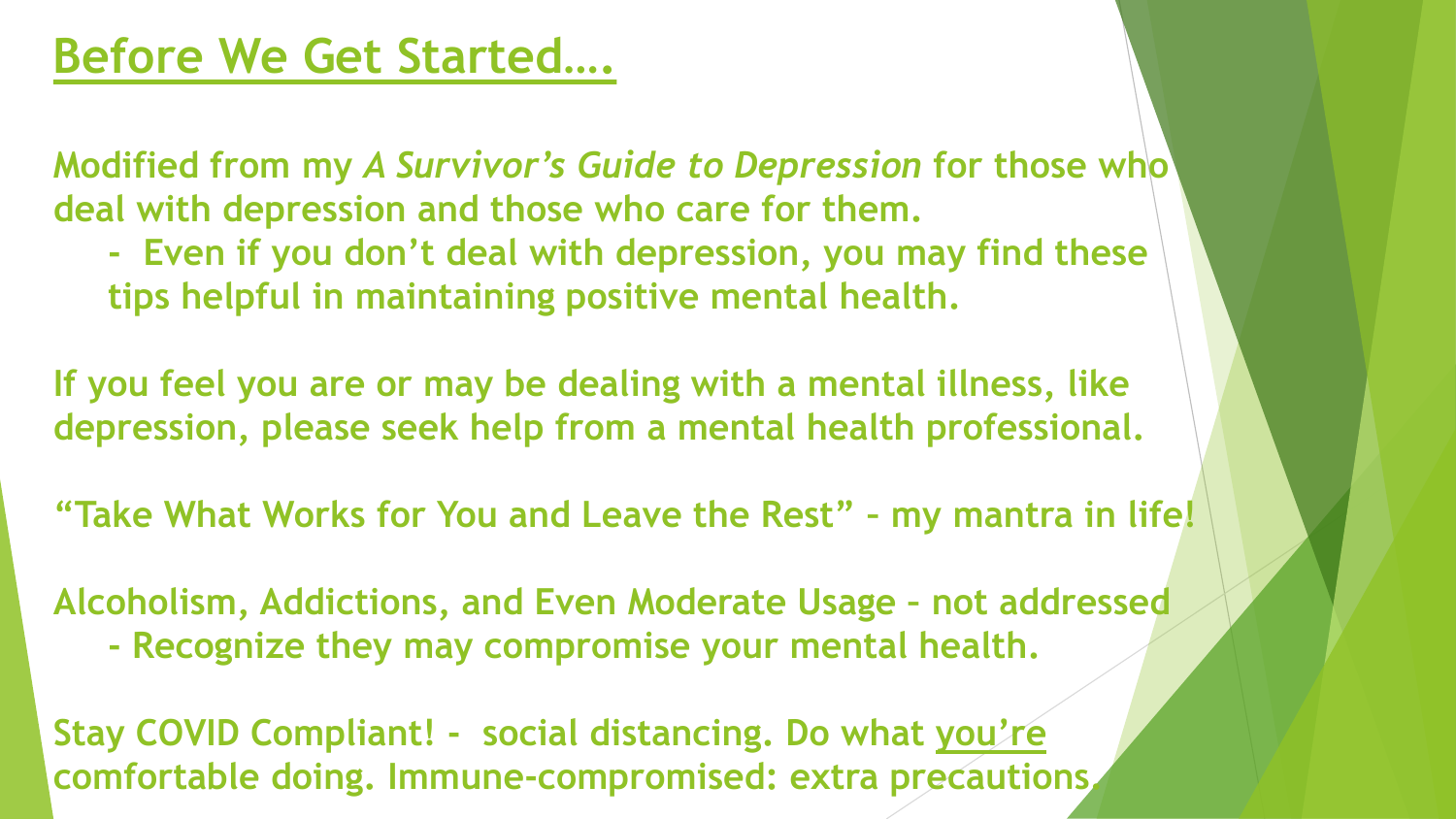# **The Foundation for Positive Mental Health: Establishing and Maintaining "Connection"**

- **- Connection with Yourself**
- **- Connection with Others**
- **- Connection with Nature**
- **- Spiritual or Religious Connection**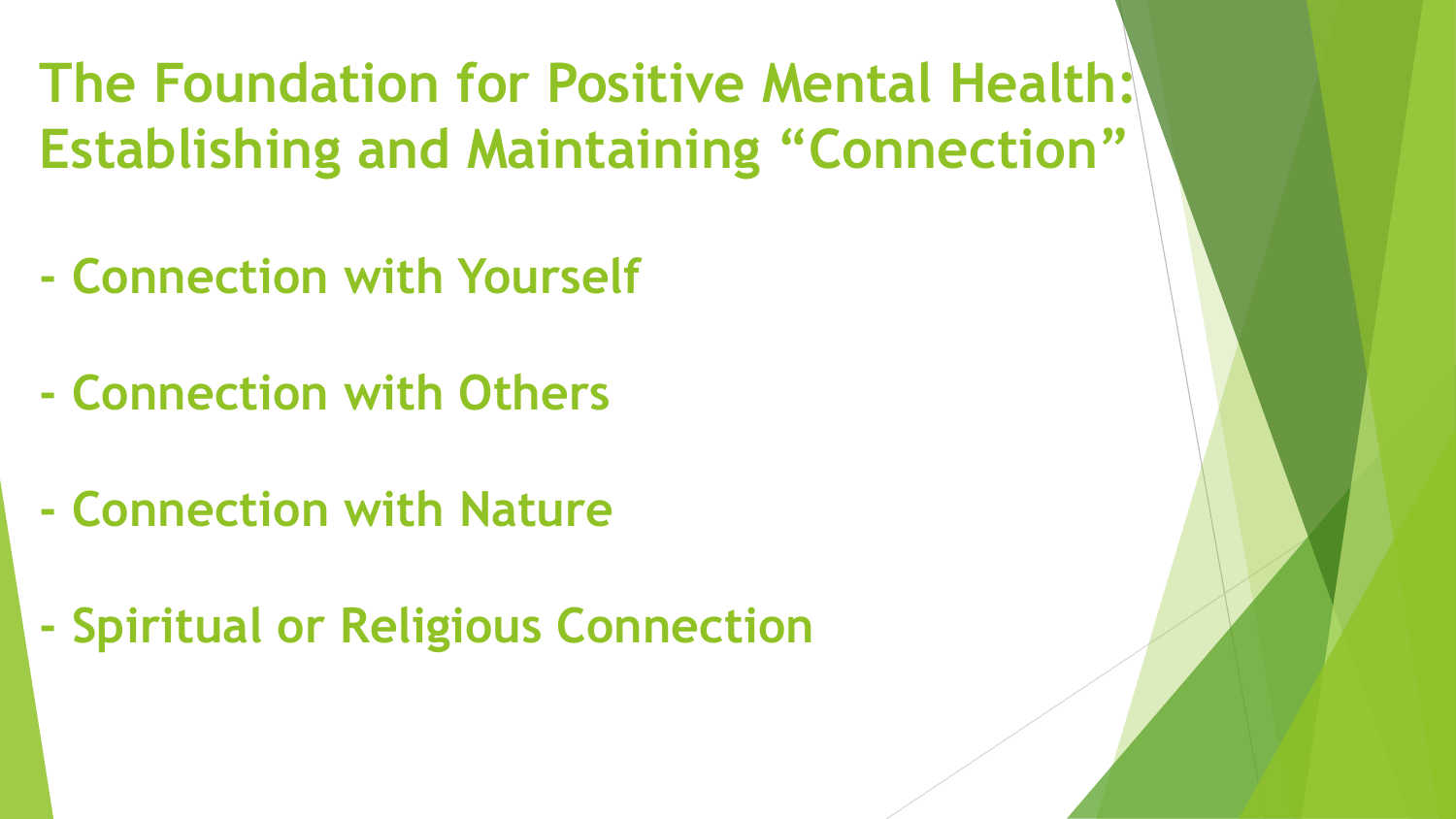### **Staying Connected to Yourself – Huh?**

**- Being at peace with and loving and liking who you are.**

**- Embrace that you are a unique individual and are worthy just the way you are – of love, of happiness.**

**- You have your own suite of qualities, perspectives, abilities… that nobody else has quite the way you do.**

**- Treat yourself as you would your best friend. Often we're the hardest on ourselves. Those internal "I'm not worthy" voices. Would you be saying those things to your best friend?**

**- Stuart Smalley on SNL – "You're good enough. You're smart enough…." – Kinda corny but true!**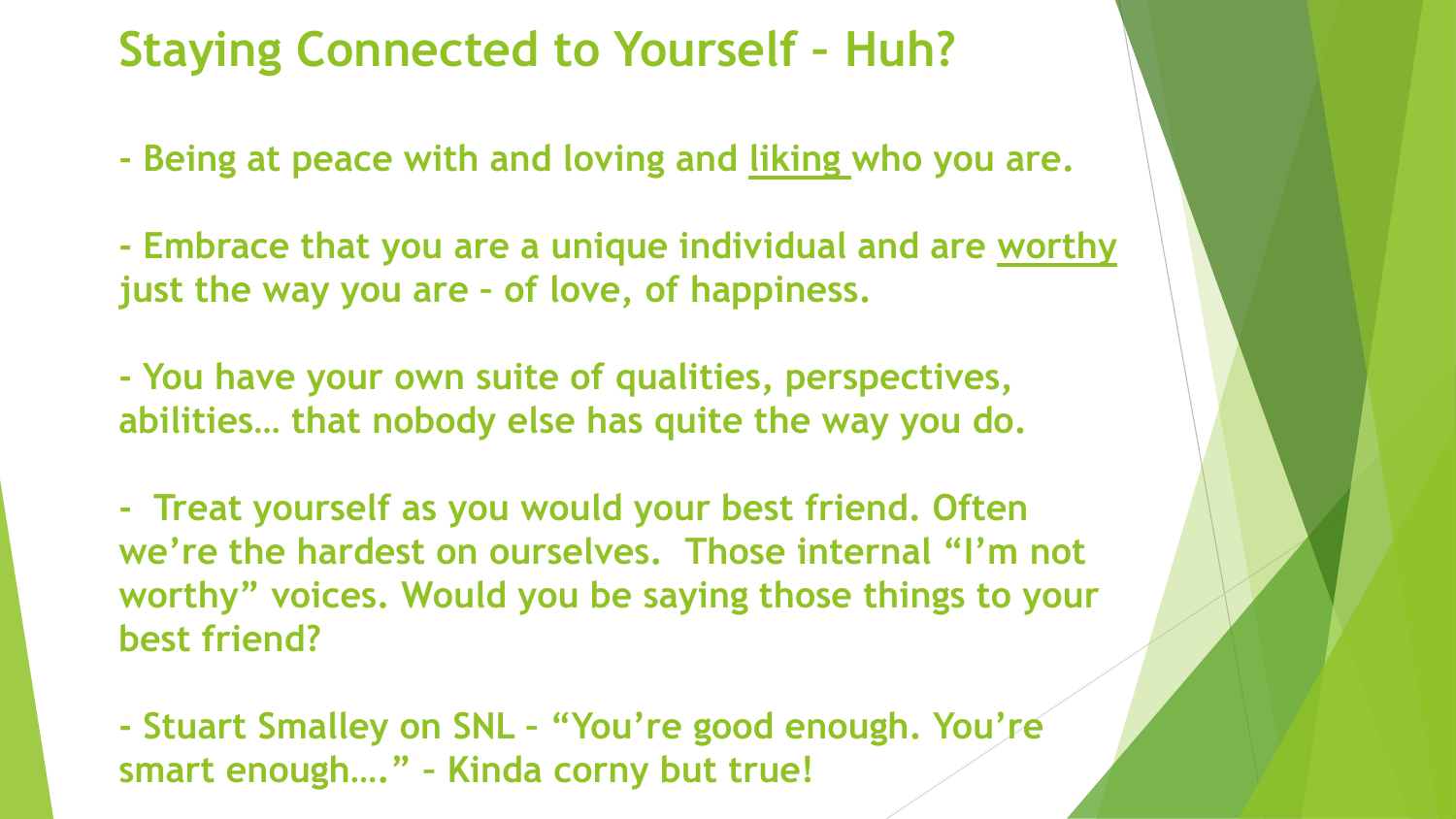# **Connection to Others – Quite a Challenge During COVID!**

**- Humans are social beings. We need to interact with and be around other people, ideally in-person. During COVID: improvise and (mostly) find other options to stay connected with others.**

**- Our "civilized" world has become increasingly isolating – hectic schedules, e-mail inundation, hours and hours on our devices.**

- **"Belonging" to a social group that meets regularly – book club, hobbies, sports, support group, church, 12 step meetings…. "Fellowship" is not just a church term!**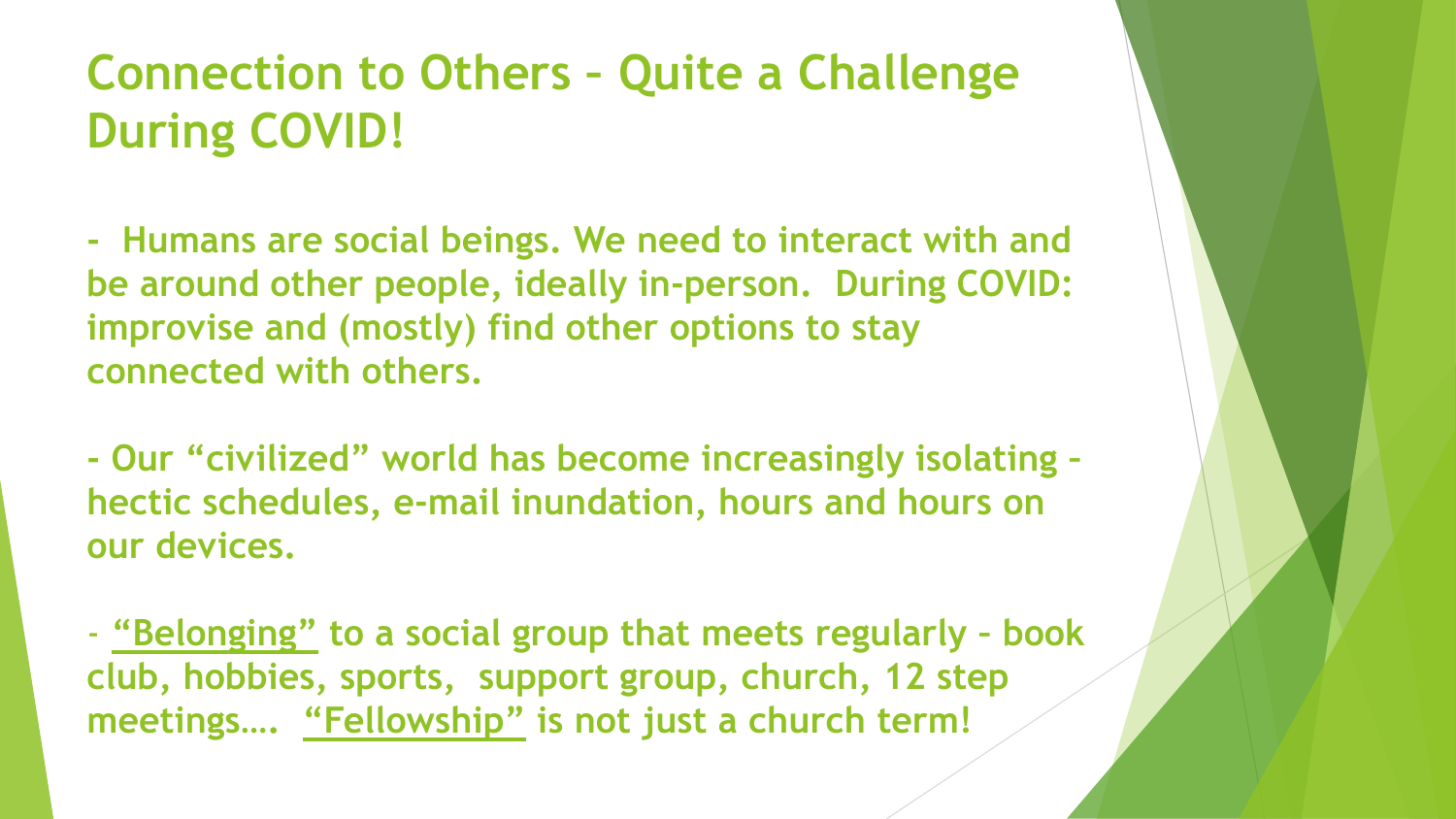# **Connection to Earth, Nature**

**- Earth is our home, the ultimate source of all life, including our own.**

**- For 100s of thousands of years, humans were intricately and intimately tied to nature. Our lives depended on it daily.**

**- Only in the last 100 years or so have we become mostly indoor beings.**

**- We've lost touch with the rhythms and cycles of nature: the sun's movement during the year, moon cycles, birds singing, growing our own food. "Nature Deficit Disorder"**

- **- Reconnect, or connect possibly for the 1st time, with nature.**
- **- Shinrin-yoku – Japanese meaning "Forest Bathing"**



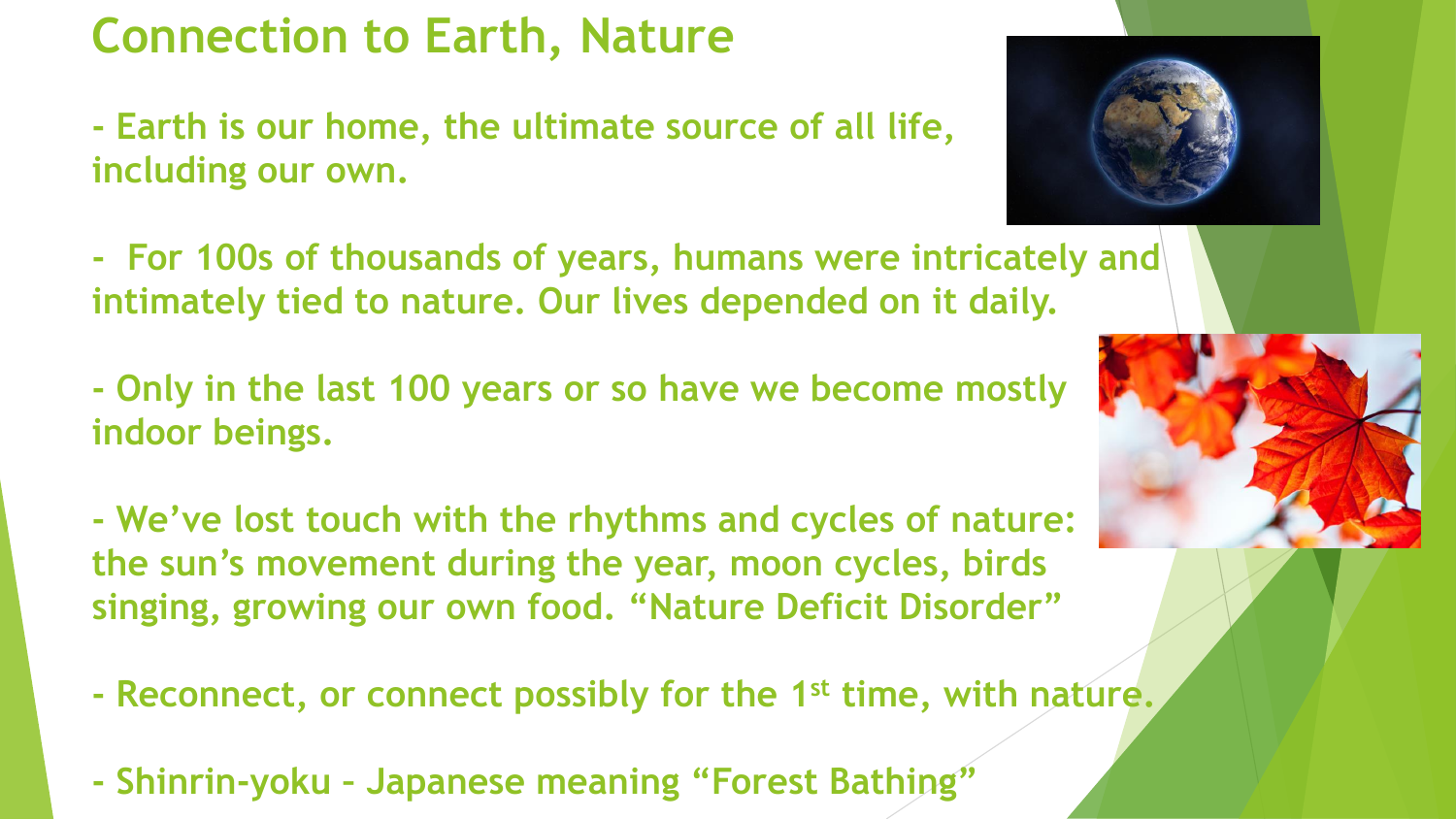# **Spiritual or Religious Connection**

**- If you already have a spiritual or religious practice, great! Maintain it or even enhance it as you feel inspired.**

**- While respecting those who embrace organized religion, having a spiritual orientation or practice, is not necessarily about believing in "God" or even a "higher power."**

**- I rejected religion and even spirituality for decades until I realized that the beauty, diversity and sheer magic of nature was my spirituality.**

**- For atheists and others that adamantly reject any concept of "spirit": No problem! Let this one go!**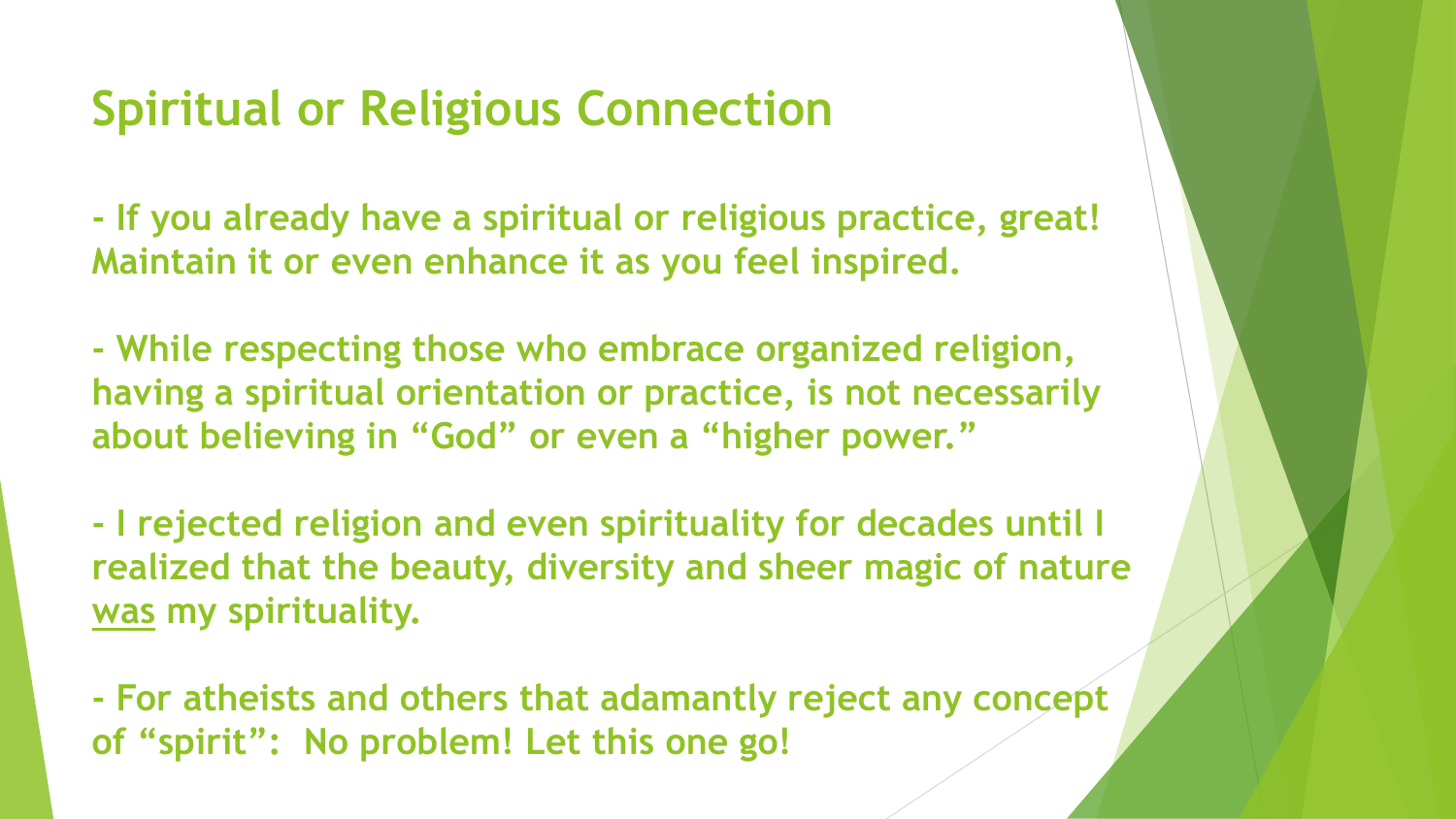# **Take Charge of Your Mental Health! Take Charge of Your Depression!**

**- Whether we're just sad about or unhappy with our lives or dealing with clinical depression, it is ultimately up to us (i.e. me) to do something about it.**

**- Others can and will help us with our journey back to mental health and happiness, but we're in charge!**

**- Not easy for those in the deep dark throes of depression. "Taking charge" may mean just taking tiny, tiny steps each day. Making your bed or going for a 10-minute walk can be "taking charge."**

**- Praise yourself for the actions you are taking to get healthy and happy, however small.**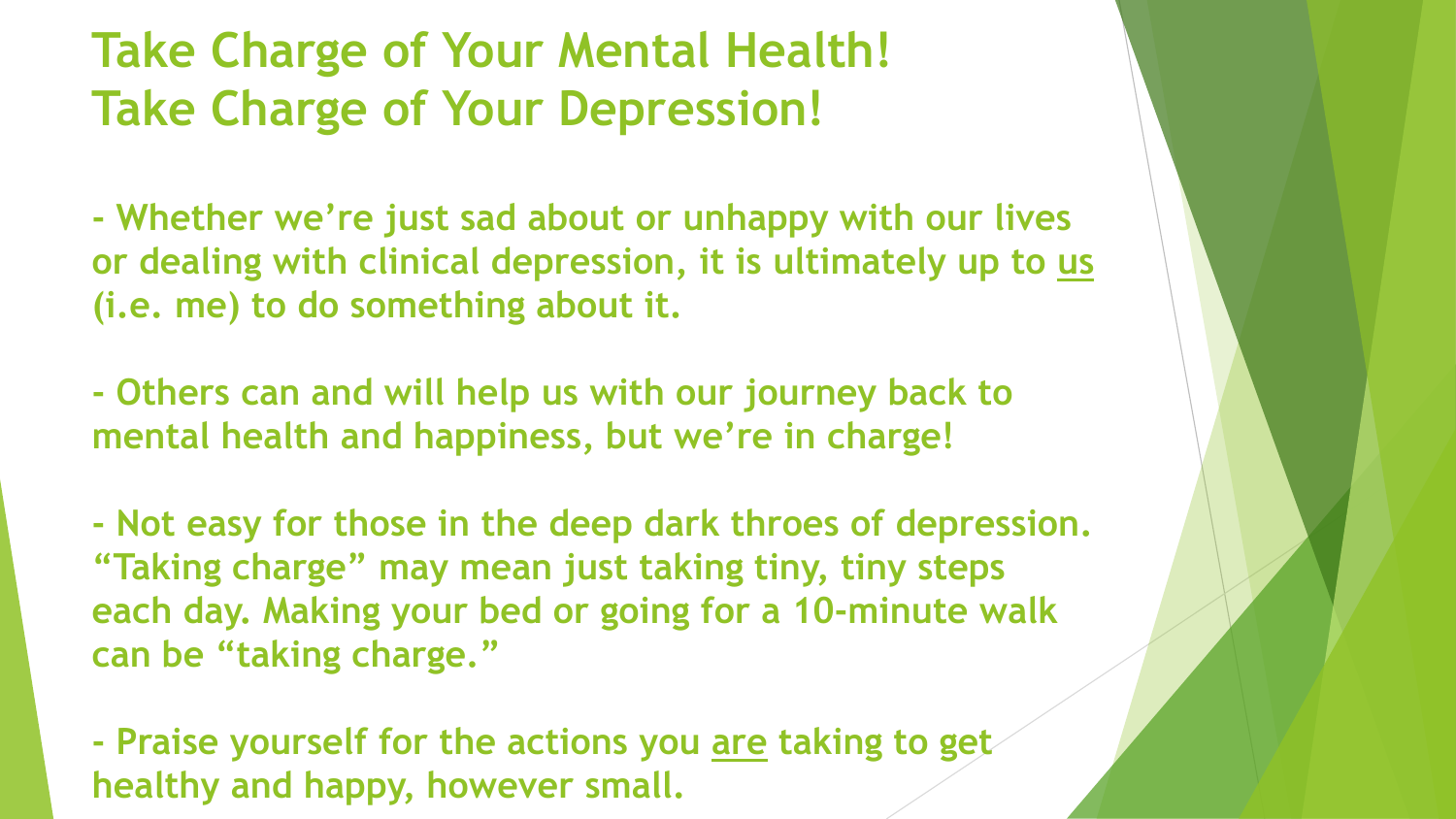### **Applying the Connection Principles**

**1) Be Patient– Positive change takes time, especially recovering from a bout of depression. There's no single "magic bullet" to feel better right away. Accept that reality rather than fight it or be upset about it.**

**2) Don't Isolate – "But I don't have a choice not to isolate during COVID." Yes, you do! It's just more of a challenge. Options: Bring back the phone conversation! ZOOM gatherings – support groups, trainings. Have a family "re-ZOOM-ion"! Getting together outside with 1 or 2 others, 8+ feet apart for 45 minutes is COVID-safe.**

**\* Isolating is very common during depression. Fight it when you feel up to it.**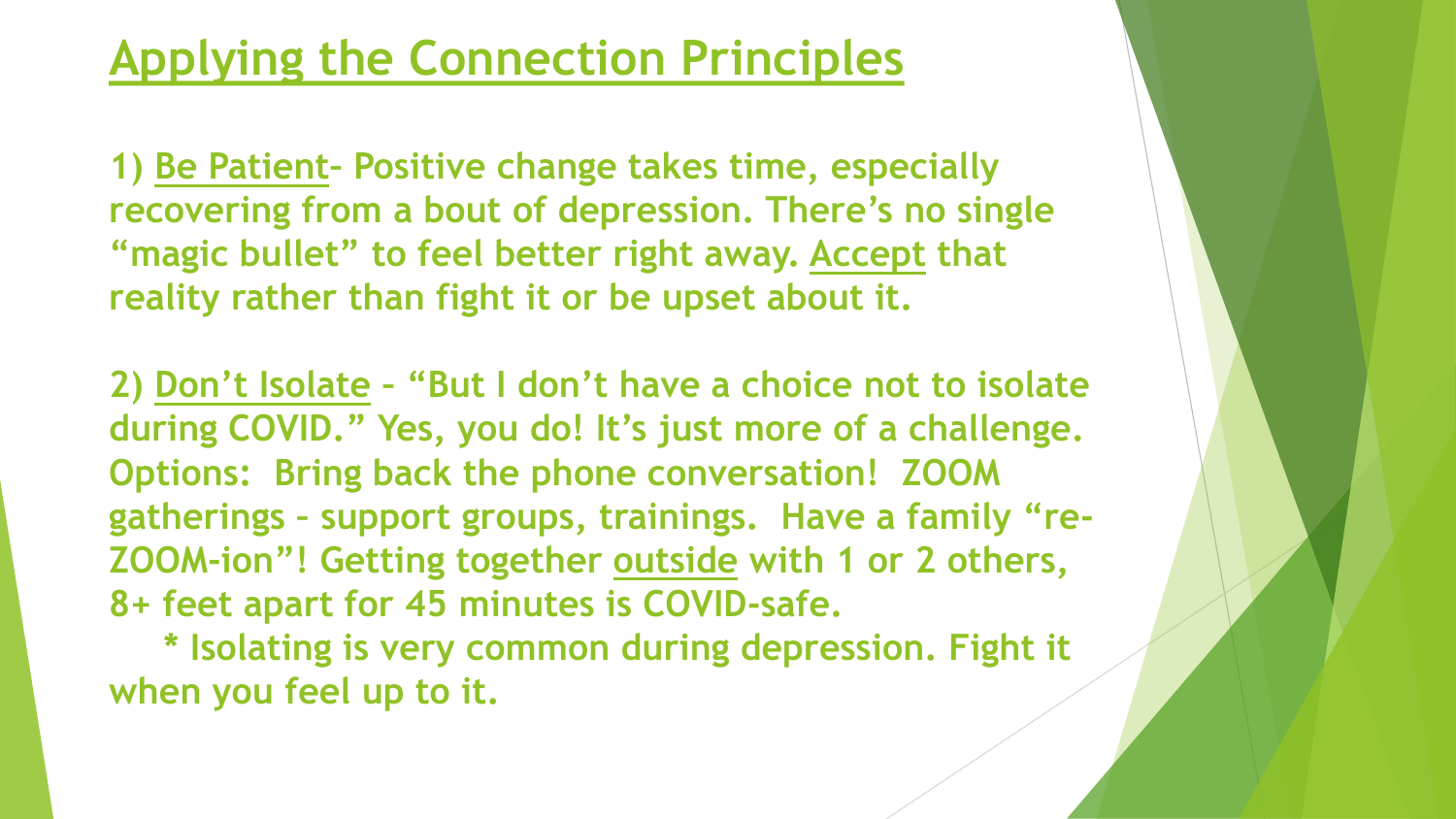#### **3) Get Out of the House!**

- **- During COVID: The "stay at home" message does not mean staying locked inside your home 24/7.**
- **- "Cabin fever" is real – Don't let it set in.**
- **- Go for a walk in your neighborhood without your smartphone.**
- **- Garden or just "hang" in your backyard.**
- **- Visit a friend in his or her front or backyard.**

### **4) Be Wary of Social Media**

- **- Everyone's life is awesome on Facebook! Especially with depression, it's easy to think yours isn't by comparison.**
- **- Lots of angry, disrespectful discourse on SM. Avoid it!**
- **- Social Media "Timeouts" – 2 hours, 4 hours, all day!**
- **- However, on-line support groups can be quite helpful.**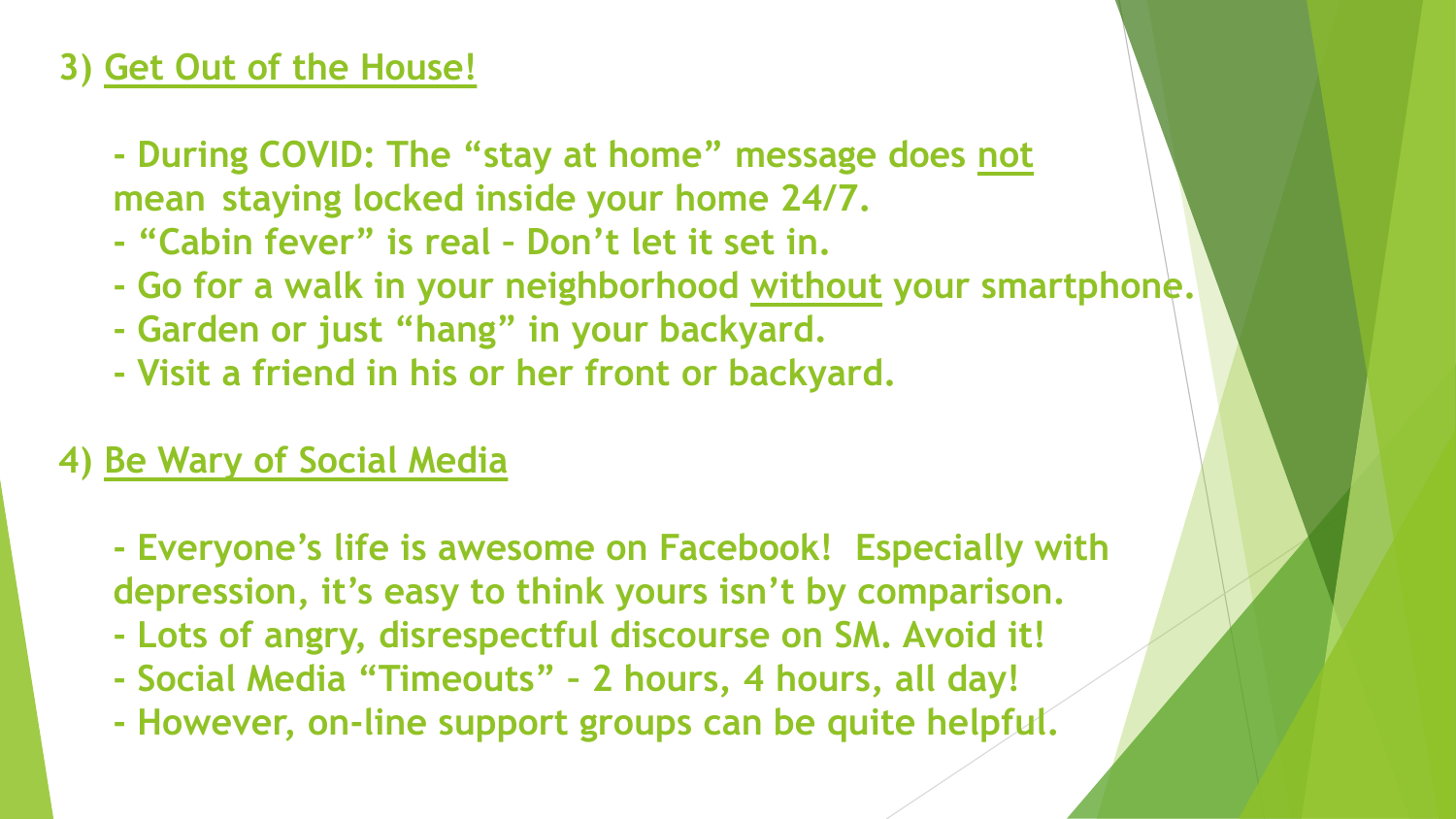#### **5) Limit Your News Intake**

- **- 90+% of news is negative**
- **- Stay "COVID informed" but don't over do it.**
- **- Whether on TV or on-line, consider a news time-out**
- **6) Get Outside!**
	- **- A little redundant with "Get Out of the House" but that's on**
	- **` purpose!**
		- **- Sun, fresh air, sitting by a creek are all mood enhancers.**
		- **- It's all good. From a walk in your 'hood, to reading in your backyard, to a challenging hike in the wilderness.**
		- **- Be "present", Be "mindful" – notice and be aware of all around you, the birds chirping, wind rustling the leaves... -**
		- **- When possible, leave your cell phone at home or in the car.**
		- **- Gardening and Landscaping: soil has "serotonin" a moodenhancing brain chemical used in antidepressant meds.**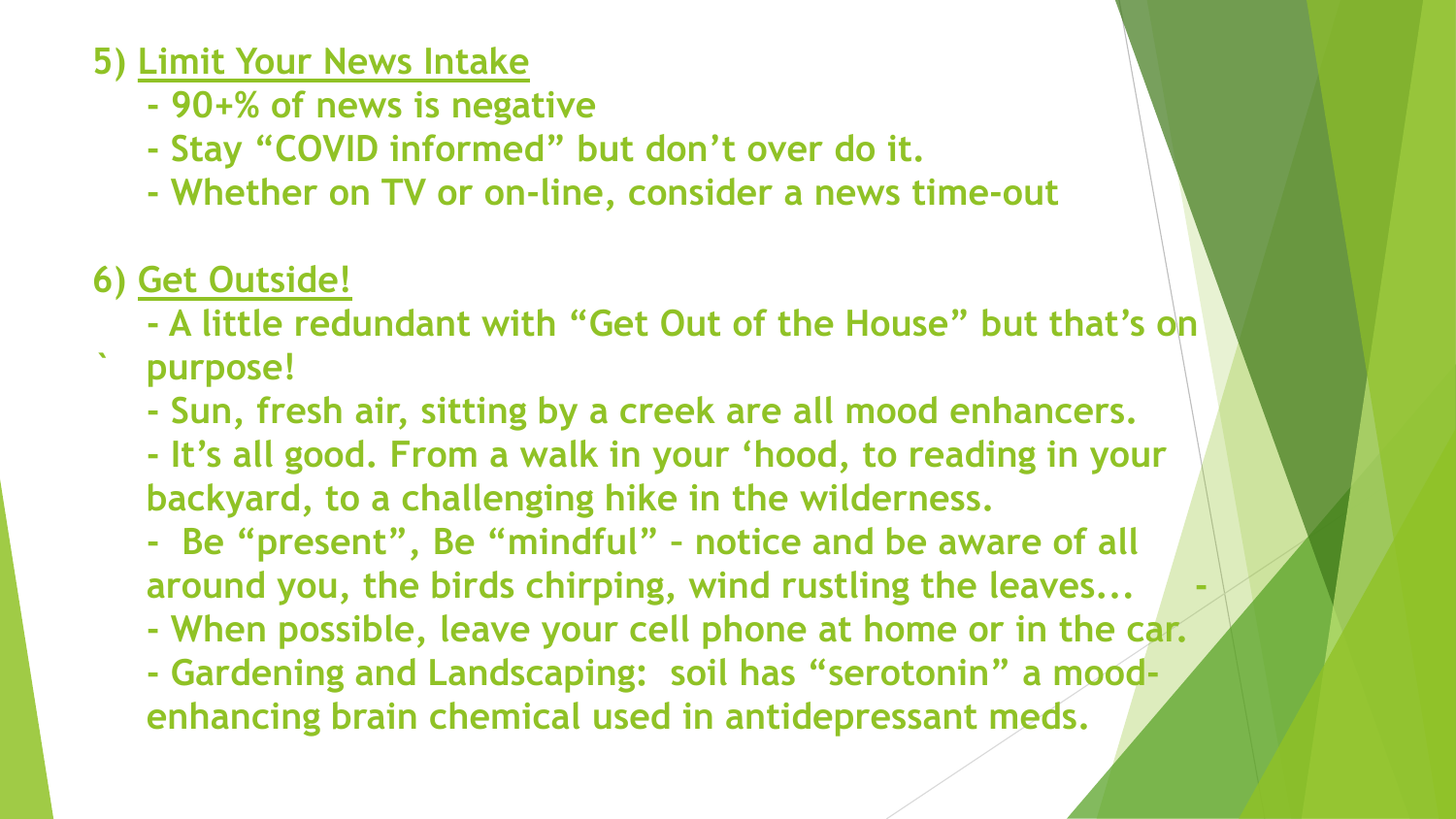### **7) Move Your Body!**

- **Any form and amount of exercise will help you physically feel better, and feel better about yourself.**
- **- Just 2, 20-minute walks a day can make a big difference.**
- **- Aerobic exercise: For those that can, getting your heart-rate up for 20+ minutes/day can be a big help. "Runners High". - If you exercise just once per day, do so in the morning. It will help the rest of your day.**
- **8) Ignore those Critical, Negative Voices Inside Your Head!**
	- **- While they can be particularly loud and awful during depression, many of us deal with negative voices about ourselves in our heads.**
	- **- Ignore them! They don't know what they're talking about! They are not "real".**
	- **- Meditation and simple deep breathing techniques can help quiet those voices. Guided meditation for newcomers.**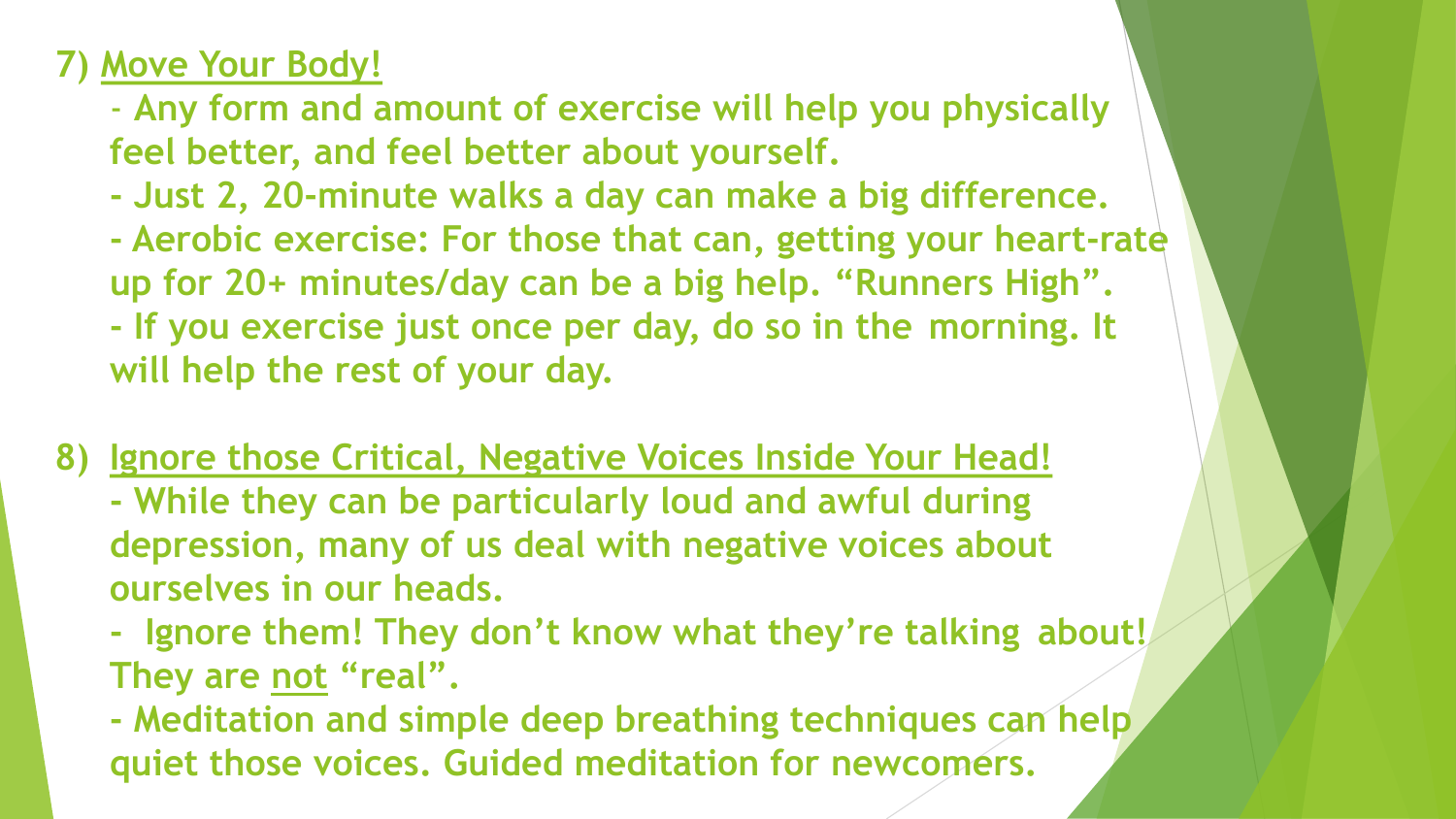### **9) Self-help Reading**

**- Self-help books for both life in general and depression.**  *Emotional Sobriety,* **by Tian Dayton**

**- "Personal growth/journey" novels. e.g.** *The Alchemist* **by Paul Coehlo, or Pearl S. Buck's** *The Good Earth* **(a classic!)**

**10) Healthy Diet**

- **- Often emphasized; often ignored.**
- **- Sugar has been shown to worsen depression.**

### **11) Go Easy on the Alcohol and Drugs**

**- Alcohol is a depressant.**

**- Medical marijuana – as with many meds, objectively assess the beneficial effects vs. the possible negative side effects.**

**- You need not be an alcoholic or addict for alcohol & drug use to impair your mental health. Just give it some thought.**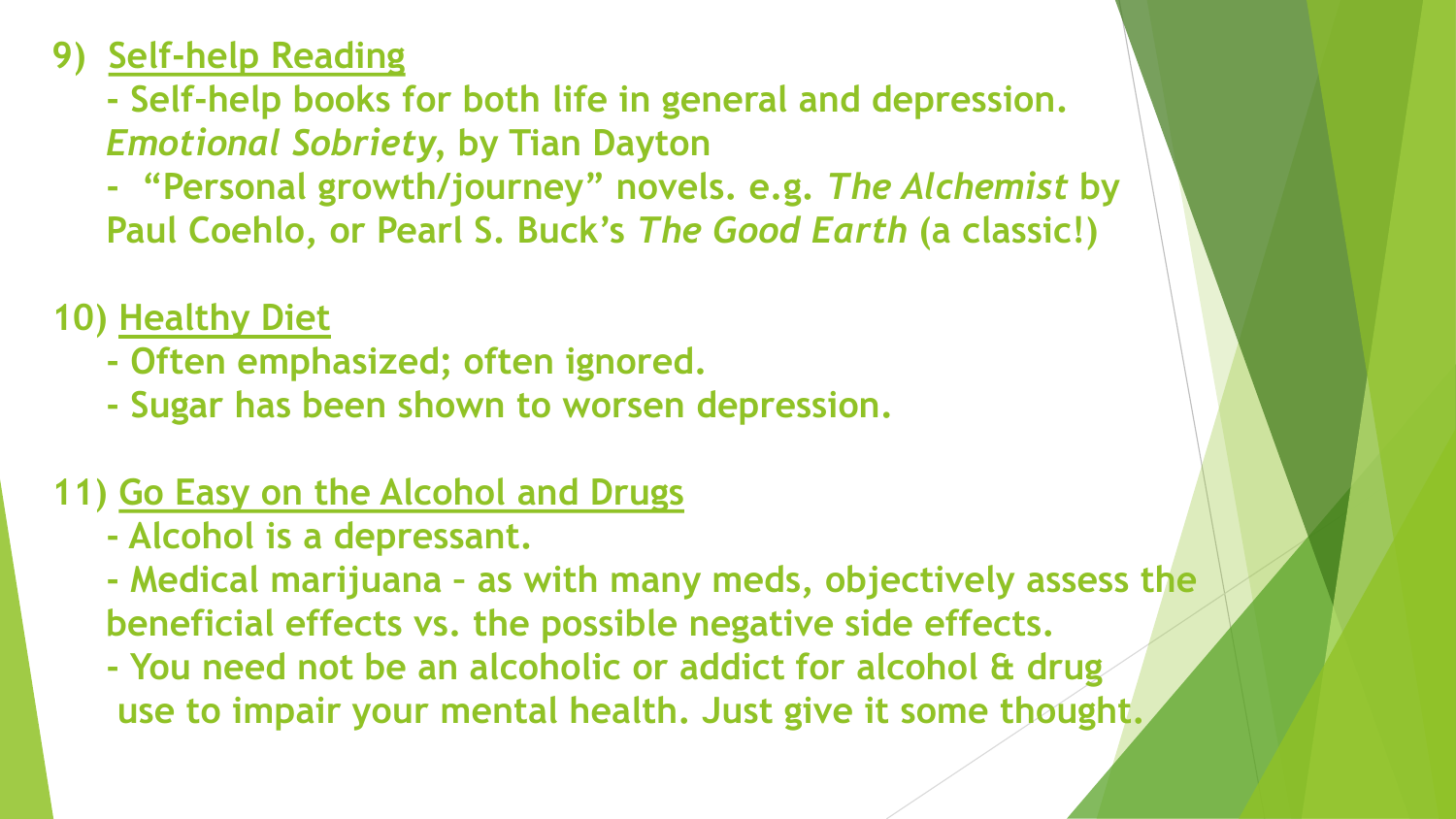#### **12) Volunteer/Be of Service to Others**

**- "To make others happy, be compassionate. To make yourself happy, be compassionate." – the Dalai Lama**

### **13) Embrace "Acceptance"**

- **- Most of what goes on in the world and much of what happens in our personal lives, we have no control over.**
- **- Things in your past are history. We can't change them. Process the painful or regrettable, but try to live for today. This is not meaning to downplay past trauma.**
- **- Acceptance does not mean apathy or complacency.**

### **14) Embrace Gratitude**

- **- We often focus on the negative aspects of our lives. Try to focus on the positive aspects – however large or small.**
- **- Periodically make gratitude lists: frequently reacquainting yourself with the "good" in your life.**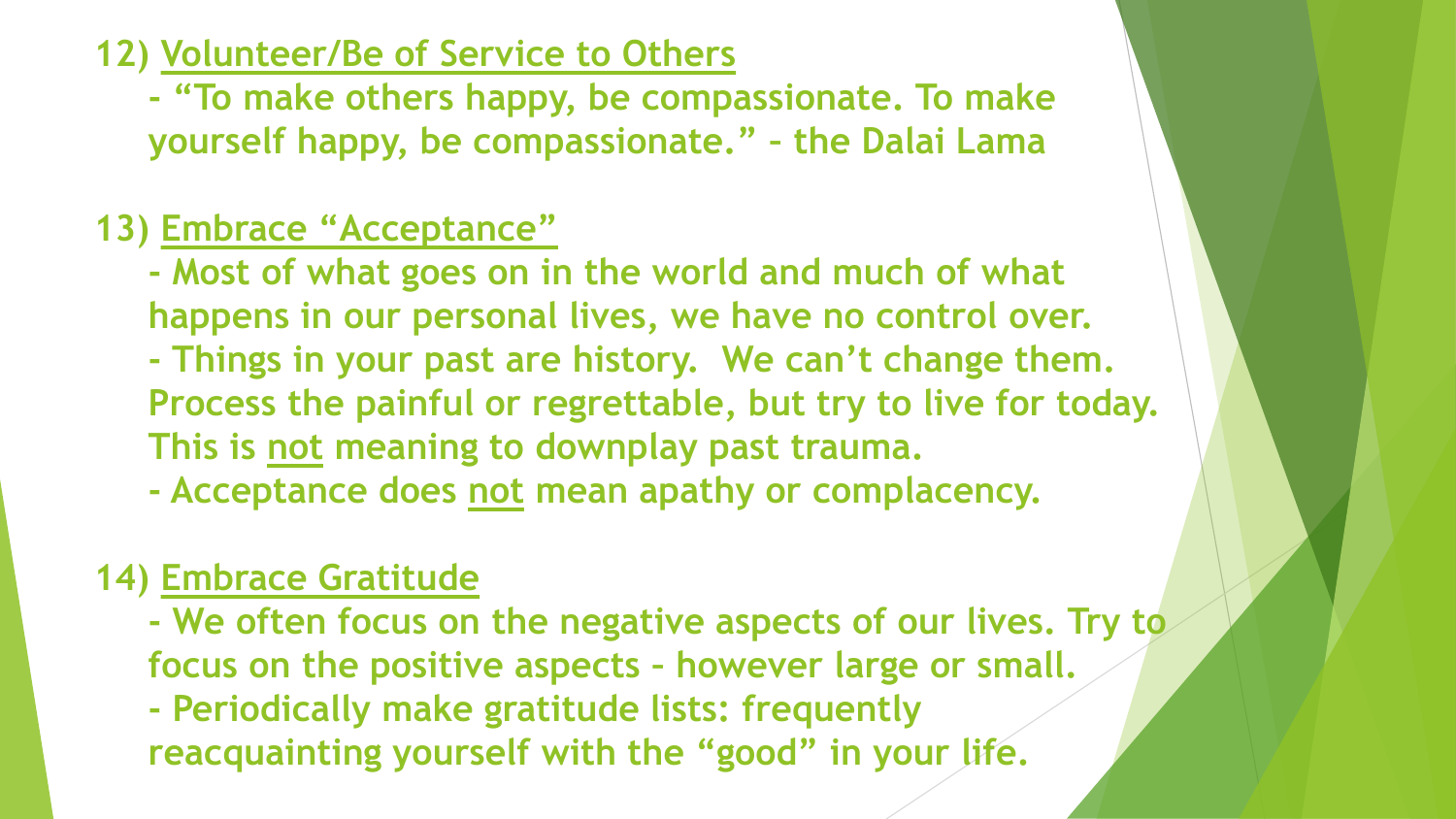# **More Specific to Depression**

- **15) Individual Therapy**
	- **- It helps. It works. Be completely honest with your therapist.**
	- **- If you're not "clicking" with your therapist, find another.**
- **16) Group Therapy**
	- **- Dynamic and powerful in a way that's different than individual therapy. Art therapy is often used.**
	- **- Others benefit from your story and feedback; you benefit from theirs.**
	- **- Confidentiality is pledged and sacrosanct.**
- **17) Praise Yourself** *Every Time* **You Take Charge of Your Depression - However big, however small.**

**\_\_\_\_\_\_\_\_\_\_\_\_\_\_\_\_\_\_\_\_\_\_\_\_\_\_\_\_\_\_\_\_\_\_\_\_\_\_\_\_\_\_\_\_\_**

**Antidepressant Meds: A personal decision. Research. Use a psychiatrist, not your PCP.**